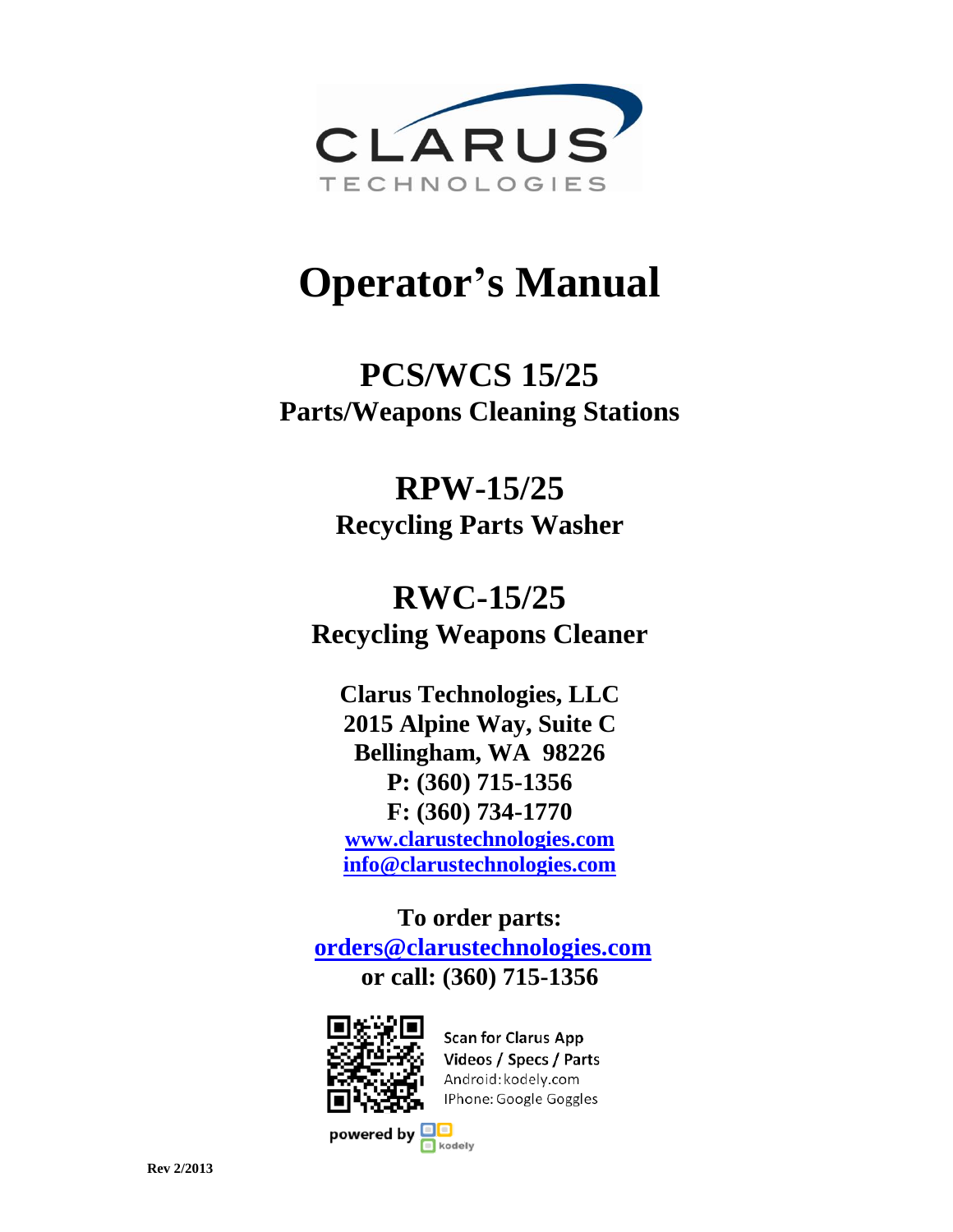## **Table of Contents**

| I.              |  |
|-----------------|--|
| П.              |  |
| III.            |  |
| IV.             |  |
| A.<br><b>B.</b> |  |
| V.              |  |
|                 |  |
| А.<br>В.        |  |
| C.              |  |
| D.              |  |
| Е.              |  |
| VI.             |  |
| А.              |  |
| В.              |  |
| $\mathcal{C}$ . |  |
| D.              |  |
| Е.              |  |
|                 |  |
|                 |  |
|                 |  |
|                 |  |
|                 |  |
|                 |  |
| F.              |  |
| G.              |  |
| Н.              |  |
| L.              |  |
| VII.            |  |
|                 |  |
| А.              |  |
| В.              |  |
| C.              |  |
|                 |  |
| А.              |  |
| В.              |  |
| IX.             |  |
| А.              |  |
| Β.              |  |
| C.              |  |
| D.              |  |
| Е.              |  |
| F.              |  |
| G.              |  |
| Н.              |  |
| L.              |  |
| J.              |  |
| Κ.              |  |
| L.<br>M.        |  |
|                 |  |
| X.              |  |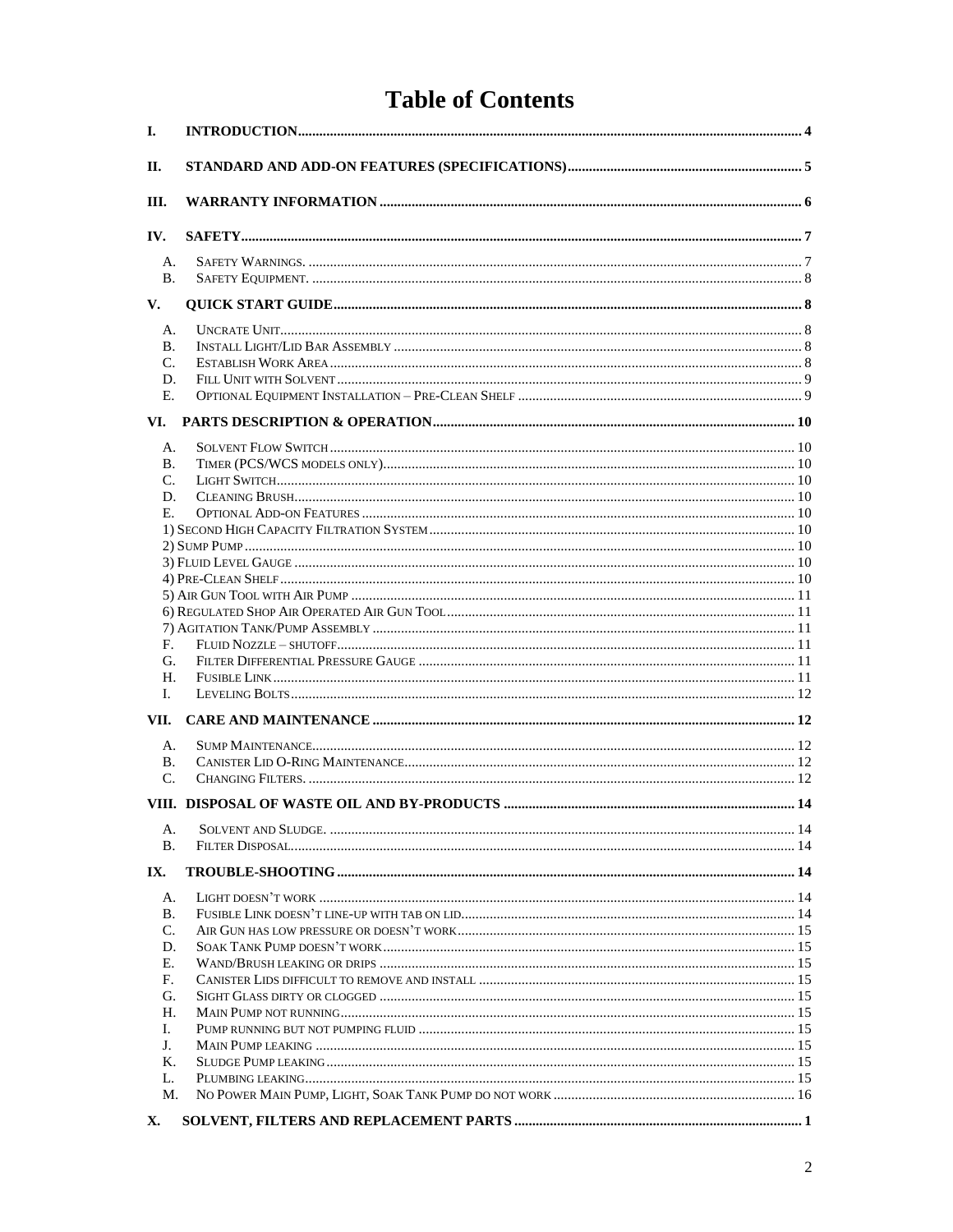## **FOREWORD**

- 1. This manual describes the procedures required to operate the Clarus Technologies' PARTS WASHING/WEAPONS CLEANING SERIES (Cleaners). Every effort has been made by Clarus Technologies, LLC to assure the accuracy and reliability of the information contained in this document. Clarus Technologies, LLC, however, makes no representation, warranty, or guarantee in connection with this manual and hereby expressly disclaims any liability or responsibility for loss or damage resulting from its use or for the violation of any federal, state, provincial or municipal regulation with which this publication may conflict.
- 2. The electrical components of the Cleaners have been designed and assembled with UL-approved equipment where required.

**WARNING! The operational techniques used with this equipment are more important than the design of the equipment for the safety of the worker. Therefore, each technician involved in the operation of the Clarus Technologies' Parts/Weapons Cleaning Series must have the proper hazardous materials training.** 

**DANGER! This system can only be used with solvent that has a minimum flashpoint of 140 Fahrenheit. Use of solvents with flashpoints lower than 140 Fahrenheit are likely to cause a fire, injuries or death. If you are not sure of a solvents flashpoint refer to the appropriate material safety data sheet ("MSDS") sheet.**

- 3. Clarus Technologies, LLC is not undertaking to meet the duties of employers to warn and properly train and equip their employees, and others exposed, concerning health and safety risks and precautions, nor undertaking their obligations under local, state, provincial or federal laws.
- 4. Information concerning safety and health risks and proper precautions with respect to particular materials and conditions should be obtained from the employer, the manufacturer or supplier of that material, or MSDS.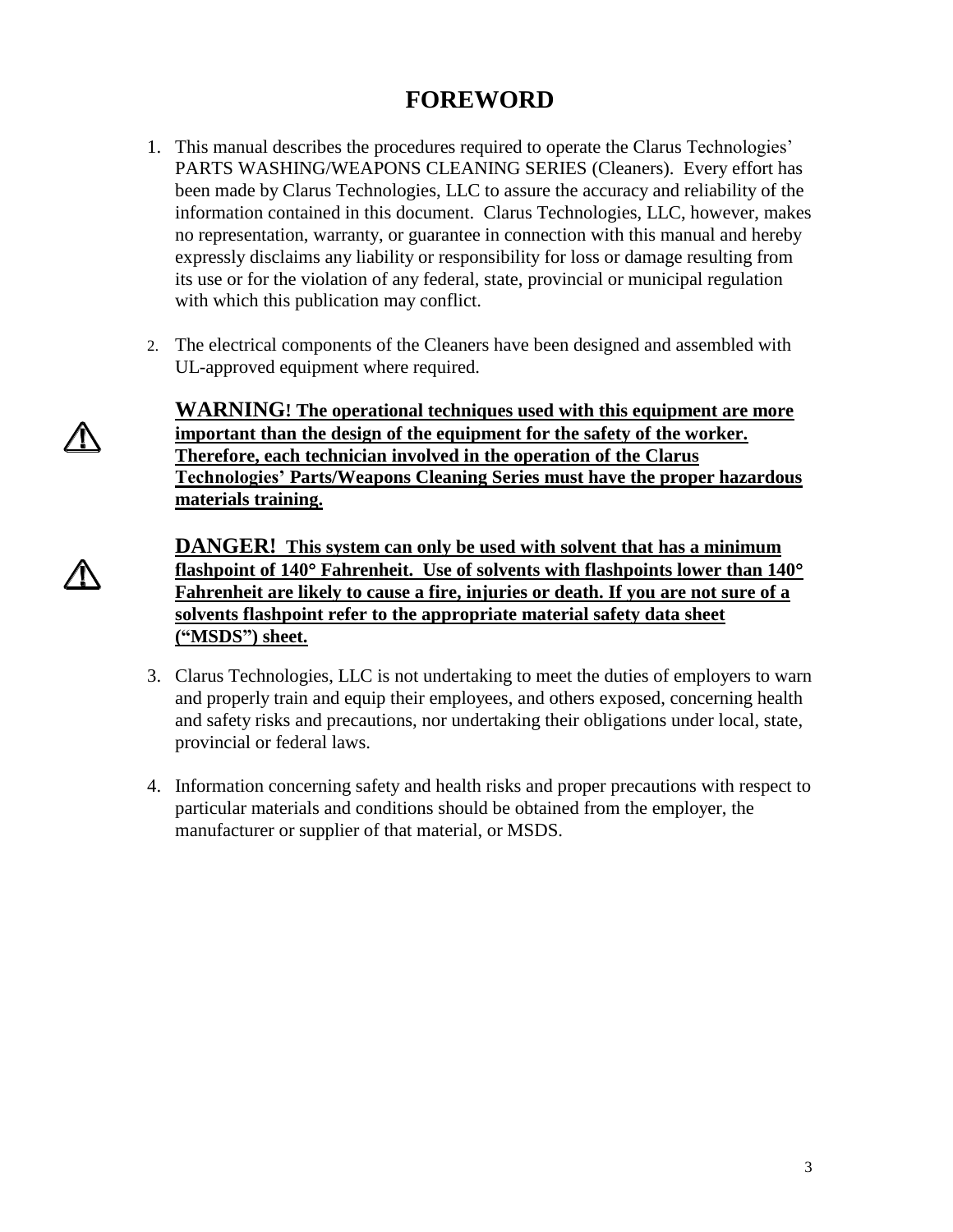## **CLARUS PARTS/WEAPONS CLEANING SERIES OPERATOR'S MANUAL**

#### <span id="page-3-0"></span>**I. INTRODUCTION**

Congratulations on your purchase of the Clarus Technologies' Parts/Weapons Cleaning Series (models PCS-15/25; WCS-15/25; RPW-15/25; RWC-15/25)! This equipment series is the product of Clarus Technologies. They are made of the finest materials under a rigid quality control system. With proper care they will give you long and satisfactory service.

To obtain the best use of your equipment, please read this manual carefully. It will help you become familiar with the operation of the equipment and contains many helpful hints about parts/weapons cleaner maintenance.

The instructions and specifications contained in this manual were in effect as of August 2012. Due to the policy of Clarus Technologies, LLC to continually improve its products, however, modifications in these specifications may be made at any time.

This Operators Manual was compiled for your benefit. By reading and following the safety, setup, operation, and trouble-shooting instructions described in the manual, you should receive many years of trouble-free operation. Familiarize yourself with the names of the parts/weapons cleaner components, which appear as capitalized terms throughout this manual. *Read this entire manual before attempting to start and operate the Clarus Technologies' Parts/Weapons Cleaner***.**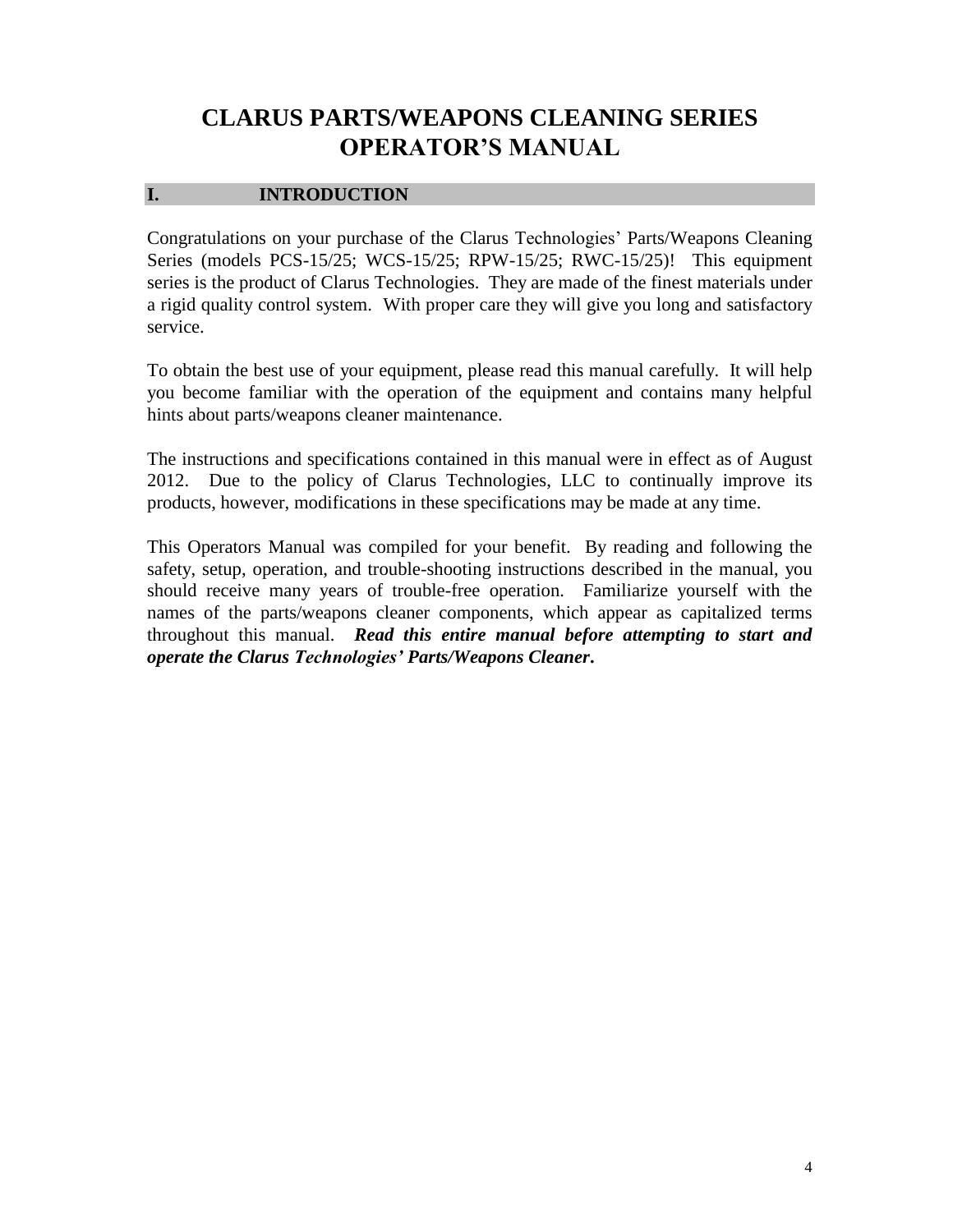#### <span id="page-4-0"></span>**II. STANDARD AND ADD-ON FEATURES (SPECIFICATIONS)**

#### **STANDARD FEATURES ON ALL PARTS/WEAPONS CLEANING EQUIPMENT**

- $\triangle$  Large format tank that uses 27.5 (17.5 for the 15 series) gallons of solvent
- $\div$  PCS/WCS/RPW-25 Height/width/depth (inches) 44/51/31 (Height to top of light 73")
- $\div$  PCS/WCS/RPW-15 Height/width/depth (inches) 40/40/27 (Height to top of light 73")
- $\Diamond$  Single phase, 110V, 60 Hz, 5A
- $\Diamond$  High capacity, ultra-fine 0.5-micron particulate filtration
- $\Diamond$  Constant flow system regardless of how clogged the filters are
- $\Diamond$  Filter canisters inside tank provide spill containment during filter change-outs
- $\Diamond$  Oven-baked polyester powder coat finish
- $\Diamond$  High quality steel construction with stainless steel work surface
- $\Diamond$  Two brushes on weapons cleaners. Brush and flexible gooseneck nozzle on parts cleaners
- $\Diamond$  Bright stainless steel work surface for better visibility and no darkening from corrosion
- $\Diamond$  Leveling feet

 $\Diamond$  Warnings and instructions describing all operational procedures are provided on clearly marked decals, including a QR code for watching how-to maintenance videos while at the unit

- $\Diamond$  UL-approved fusible link for fire protection
- $\Diamond$  Consistently clean solvent not reliant on service intervals
- $\Diamond$  System can be moved with forklift or pallet jack even while full
- Limited Lifetime Warranty

#### **STANDARD FEATURES ON PARTS CLEANING EQUIPMENT MODELS (PCS-15/25)**

The following features are standard on the PCS-15/25:

- $\Diamond$  Light Bar Assembly
- $\Diamond$  Sump Pump assembly (Guzzler)
- $\Diamond$  Filter Gauge
- $\Diamond$  Solvent level gauge
- $\Diamond$  Two filter canisters (one canister on the 15)
- $\Diamond$  One solvent brush, One wand nozzle
- $\Diamond$  One filter installed per canister (two canisters for PCS-25; one canister for PCS-15)

#### **ADD-ON FEATURES SOLD SEPARATELY FOR PART CLEANING EQUIPMENT MODELS PCS-15/25**

- $\Diamond$  Pre-clean shelf
- $\Diamond$  Soak tank with agitation pump

#### **STANDARD FEATURES ON WEAPONS CLEANING EQUIPMENT MODELS (WCS-15/25)**

The following features are standard on the WCS-15/25:

- $\Diamond$  Light Bar Assembly
- $\Diamond$  Sump Pump (Guzzler assembly)
- $\triangle$  Filter Gauge
- $\diamond$  Solvent level gauge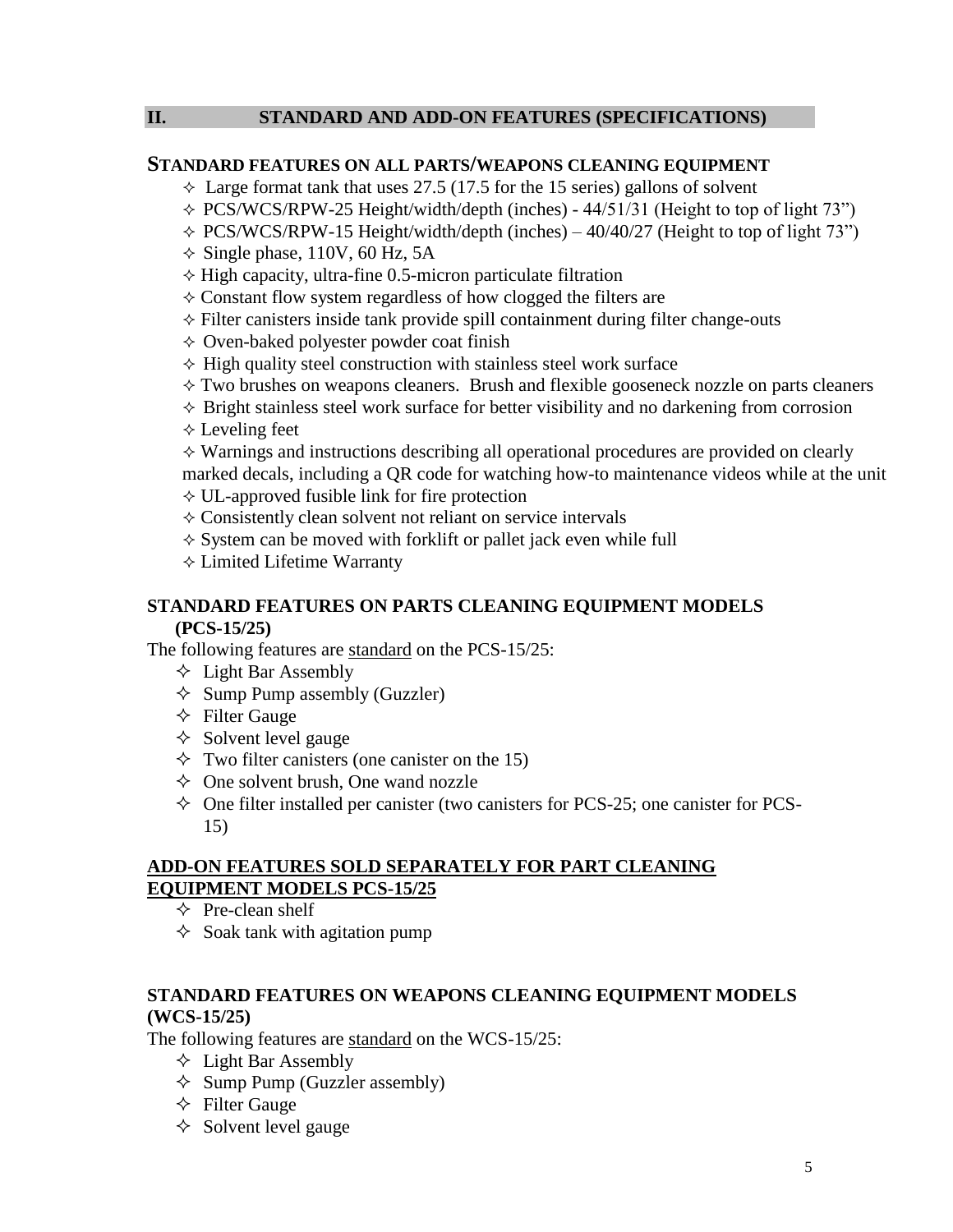- $\Diamond$  Two filter canisters (one canister on the 15)
- $\Diamond$  Two solvent brushes, No wand nozzle
- $\Diamond$  Long soak tank (no agitation pump)
- $\Diamond$  One filter installed per canister (two canisters for WCS-25; one canister for WCS-15)

## **ADD-ON FEATURES SOLD SEPARATELY FOR WEAPON CLEANING EQUIPMENT MODELS WCS-15/25**

- $\Diamond$  Air gun with regulator
- $\Diamond$  Air gun with on-board air pump
- $\Diamond$  Pre-clean shelf

## **STANDARD FEATURES ON RECYCLING PART WASHER EQUIPMENT MODELS RPW-15/25**

The following features are standard on the RPW 15/25:

- $\Diamond$  One filter canister (One filter installed per canister)
- $\Diamond$  One solvent brush, One wand nozzle
- $\Diamond$  Lid bar

## **STANDARD FEATURES ON RECYCLING WEAPONS CLEANING EQUIPMENT MODELS (RWC-15/25)**

The following features are standard on the RPW 15/25:

- $\Diamond$  One filter canister (One filter installed per canister)
- $\triangle$  Lid bar
- $\Diamond$  Two solvent brushes, No wand nozzle
- $\Diamond$  Long soak tank (no agitation pump)

## **ADD-ON FEATURES SOLD SEPARATELY FOR RECYCLING PART WASHER EQUIPMENT AND RECYCLING WEAPON CLEANING MODELS (RPW-15/25 & RWC-15/25)**

- $\Diamond$  Halogen Light Bar Assembly
- $\Diamond$  Sump Pump assembly (Guzzler)
- $\triangle$  Filter Gauge
- $\Diamond$  Solvent level gauge
- $\Diamond$  Second Filter Canister (only on 25 models)
- $\Diamond$  Air gun with regulator
- $\Diamond$  Air gun with on-board air pump
- $\Diamond$  Pre-clean shelf
- $\Diamond$  Soak tank with agitation pump (only RPW-15/25)

## <span id="page-5-0"></span>**III. WARRANTY INFORMATION**

Clarus Technologies, LLC, will for the life of the unit, repair or replace without charge, parts which our examination proves to be defective in material or workmanship. This warranty is valid only if the unit has not been tampered with by unauthorized persons, misused, abused, or improperly installed and has been used in accordance with the instructions and/or ratings supplied. The foregoing is in lieu of any other warranty or guarantee expressed or implied, and we are not responsible for any expense (including installation and removal), inconvenience, or consequential damage, including injury to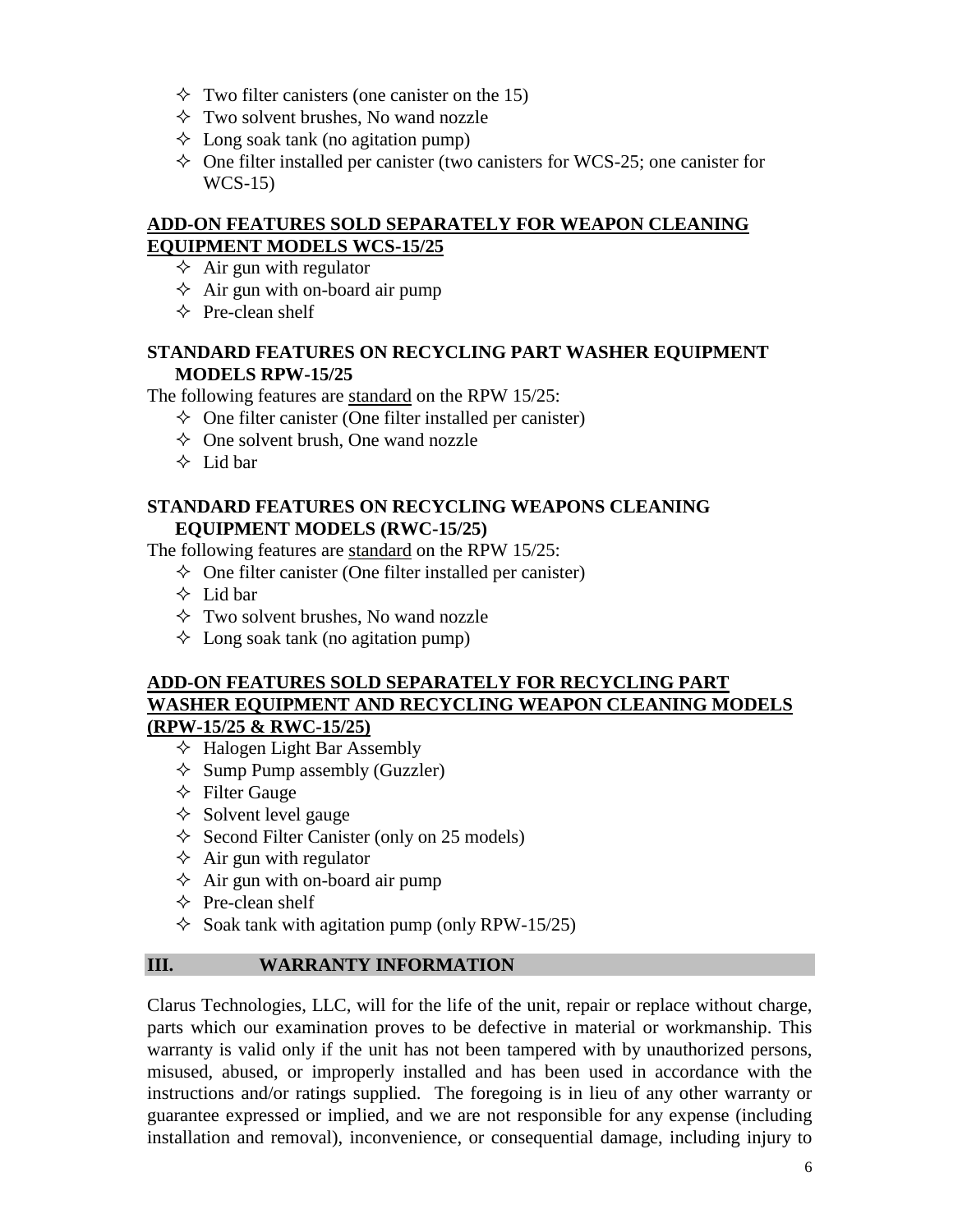any person, caused by items or our manufacture or sale. Some states do not allow certain exclusion or limitations found in this warranty so that they may not apply to you. In any event, Clarus Technologies, LLC total liability, under all circumstances, shall not exceed the full replacement cost of this unit.

This Limited Lifetime Parts Warranty is limited to the following components:

- Main chassis
- Tank lid
- Light bar assembly (excluding light fixture and light bulb)
- Stainless steel work surface
- Stainless steel baffle system
- Soak Tank

Clarus Technologies, LLC, will for the period of 1 year from the date of purchase, repair or replace without charge, the items listed below which our examination proves to be defective in material or workmanship. This warranty is valid only if the unit has not been tampered with by unauthorized persons, misused, abused, or improperly installed and has been used in accordance with the instructions and/or ratings supplied.

This 1 year Mechanical/Electrical Component Warranty covers the following components:

- Electrical control systems
- Main pump
- Agitation pump
- Hand pump

**NOTE: Consumable items such as light bulbs, solvent brushes, O-Rings and filters are excluded from any such warranty.** 

## <span id="page-6-0"></span>**IV. SAFETY**

To safely operate the Cleaner, it is essential to know the proper safety procedures and equipment.

## <span id="page-6-1"></span>A. Safety Warnings.

The definitions for the safety warnings used throughout this manual are as follows:

**Warning** Means that if the safety information is not followed, personnel, equipment or the environment **may** be damaged or hurt.

## Material Safety Data Sheets (MSDS)

The MSDS provides technical information regarding use, hazards, precautions and emergency procedures related to specific fluids. The MSDS also contain toll-free phone numbers that may be called to provide further safety and emergency treatment information.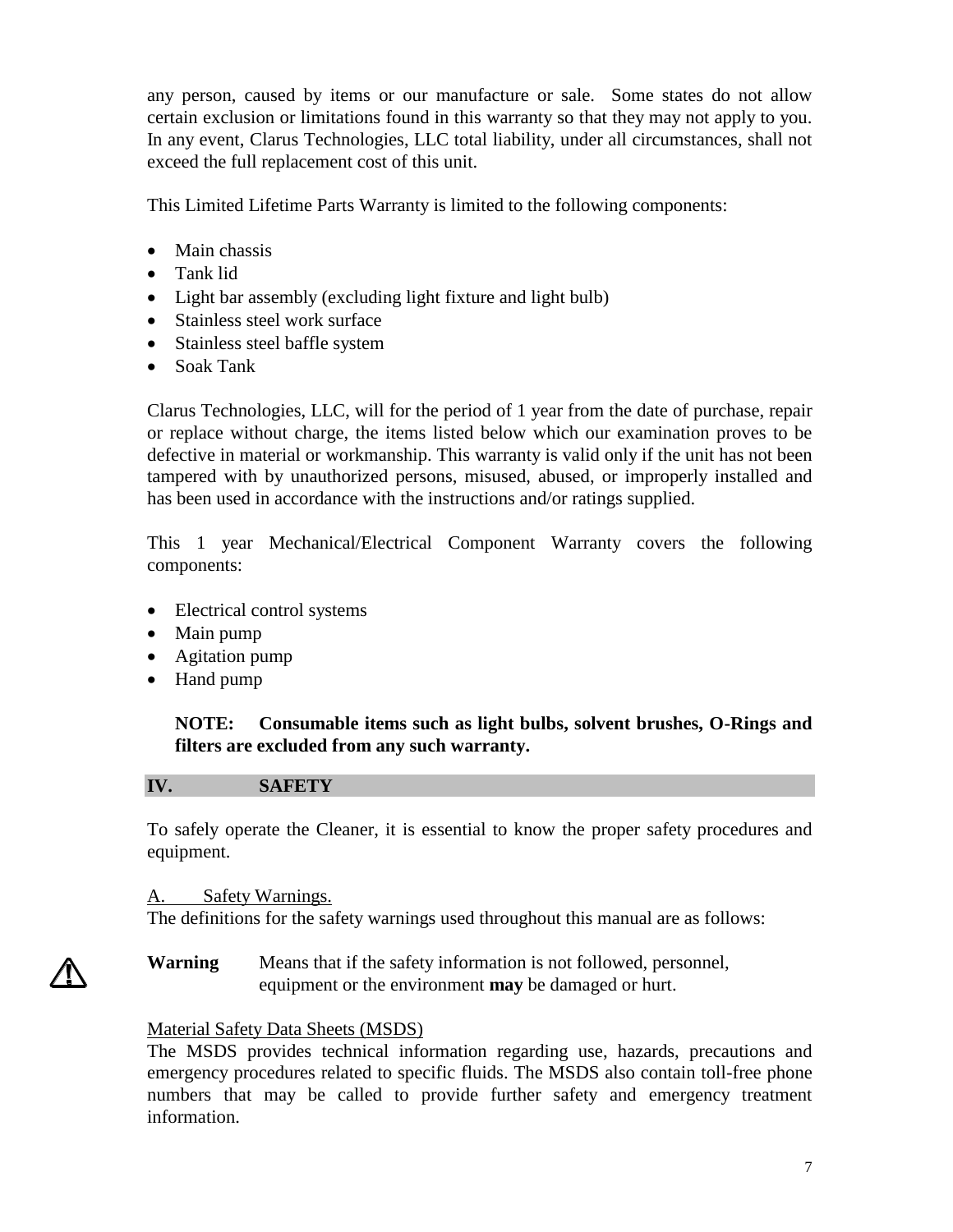**Operators of the Cleaner must have on hand an MSDS for each type of solvent that they will be using.** The MSDS are available from the solvent supplier. In some localities it is required by law that appropriate MSDS are on hand whenever hazardous or flammable material is being processed.

### <span id="page-7-0"></span>B. Safety Equipment.

- 1. Safety Glasses. Operators should wear safety glasses during the operation of the Cleaner. The major hazard is the possibility of splashing petroleum-based fluids into the eye. If petroleum-based fluid is splashed into the eye, severe damage may occur. First Aid treatment should be initiated immediately. Refer to MSDS.
- 2. Protective Gloves. Appropriate protective gloves should be worn whenever there is a possibility that the fluids being used may come into contact with the hands. Different types of gloves may be required for differently types of fluids. The local safety supply source can recommend the appropriate protective gloves.

Flammable. For the safety of owners and operators NO SMOKING around or near this equipment.

## <span id="page-7-1"></span>**V. QUICK START GUIDE**

Please read entire Quick Start Guide before beginning, this will avoid possible start up problems.

## <span id="page-7-2"></span>A. Uncrate Unit

- 1. Remove outer wrap.
- 2. Unbolt legs from pallet.
- 3. Remove Light Bar Assembly from packaging.
- 4. Remove all loose packing.

## <span id="page-7-3"></span>B. Install Light/Lid Bar Assembly

The PCS/WCS models are equipped with a light bar assembly. A standard RPW/RWC model contains a lid bar. The light bar assembly is optional on the RPW/RWC models. Both of the bars are required to hold the lid up when using the equipment.

To install the light/lid bar assembly, unscrew the provided hardware and attach it to the Light/Lid Bar Bracket located on the center/backside of the Cleaner. Before tightening the bolts, open the tank lid and secure it to the light/lid bar assembly fusible link. Do not bend the fusible link. Tighten all bolts. Once the light/lid bar assembly is secured, connect the male plug of the light bar to the female plug labeled "light bar" out of the electrical box.

## <span id="page-7-4"></span>C. Establish Work Area

1. Create a properly sized area where the Cleaner will be located. This area should be a level, solid working area with sufficient overhead room for the light/lid bar assembly. A 110 volt 15 amp circuit should be within 6 feet of this area.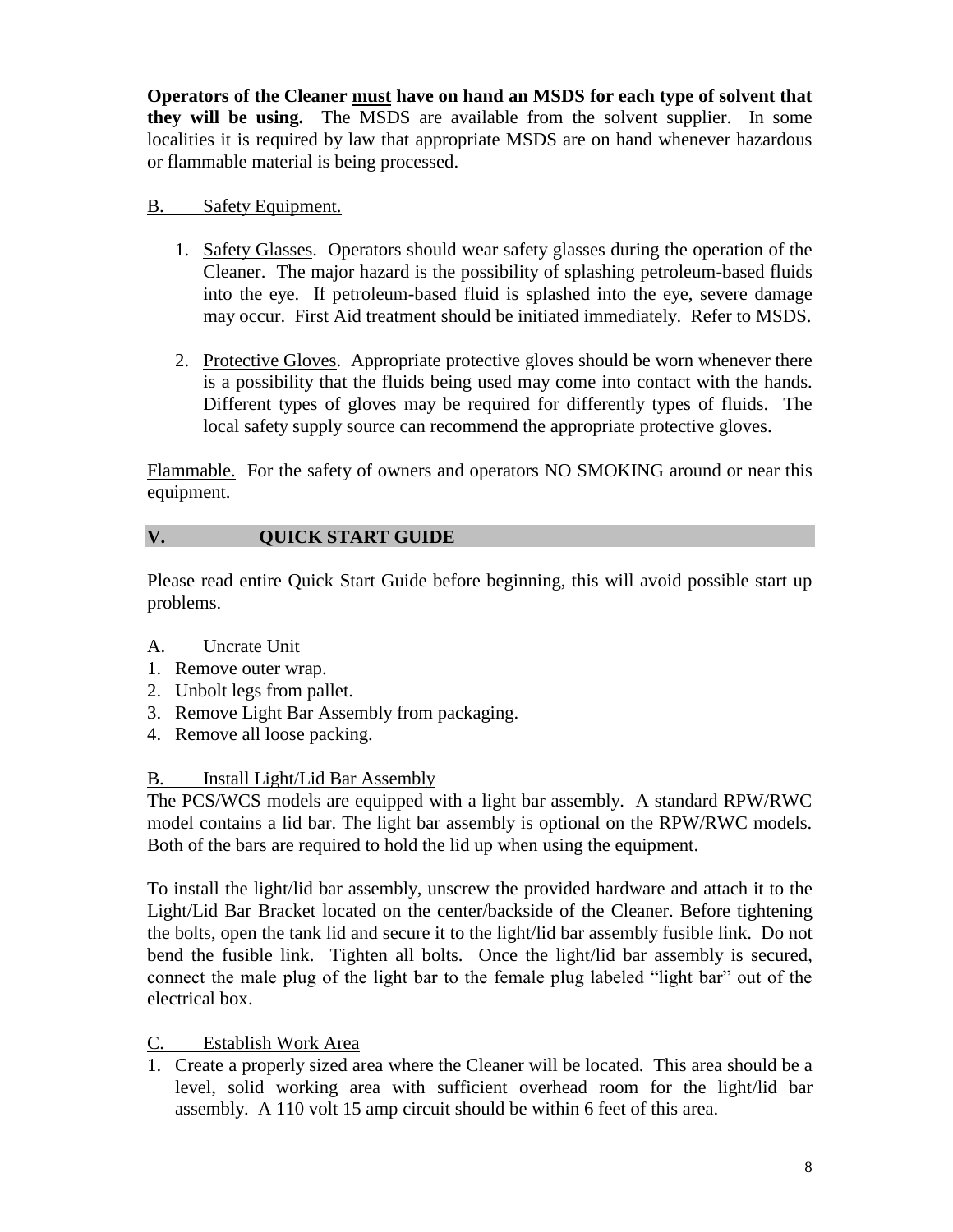- 2. Place the Cleaner in working area with a forklift or pallet jack with front of unit facing out.
- 3. Use front leveling feet to reduce any rocking from an uneven floor. The leveling feet should not be used to raise the unit off the floor. Use a Bubble level to level Front/Back and Left/Right.

<span id="page-8-0"></span>D. Fill Unit with Solvent

- 1. Once the unit is set into place, leveled and power plugged in, you can fill it with solvent. The 15 Series requires 17.5 gallons of solvent. The 25 Series requires 27.5 gallons of solvent.
- 2. NOTE: If your unit is equipped with a fluid level gauge, fill with solvent until fluid level gauge (located on front left corner) reads full or 27-1/2 gallons for the 25 series and 17-1/2 gallons for the 15 series.
- 3. Make sure both the cleaning brush and fluid nozzle are inside the tank before turning the system on. Turn system on with the switch labeled "Solvent Flow" (NOTE: Models built prior to June 2012 were equipped with a 4-minute timer and a green push button.)
- 4. Turn the unit off and check fluid level and fill to solvent line if needed.

#### <span id="page-8-1"></span>E. Optional Equipment Installation – Pre-Clean Shelf

- 1. Confirm all pieces and necessary parts
	- a. (3) Sets of: screws with washers, lock washers & nuts.
	- b. (1) Green pre-clean shelf with cut out
	- c. (1) Black support bracket/brace
	- d. (1) Black plastic shelf liner/insert
	- e. (1) Grey plastic bin

NOTE: Do not tighten all the bolts until each one has been installed and hand tightened.

- 2. From the left side of the unit:
	- a. Remove inner leg attachment bolts from both Top & Bottom.
	- b. Install green pre-clean shelf into top holes.
- 3. Take the three (3) bolt sets and install the black bracket to the open side of the preclean shelf
- 4. Attach the bottom of the bracket to the main body of the unit.
- 5. Insert grey plastic bin into brackets underneath shelf.
- 6. Lay black plastic insert/shelf liner onto pre-clean shelf (prevents scratches)

Congratulations – your unit is ready!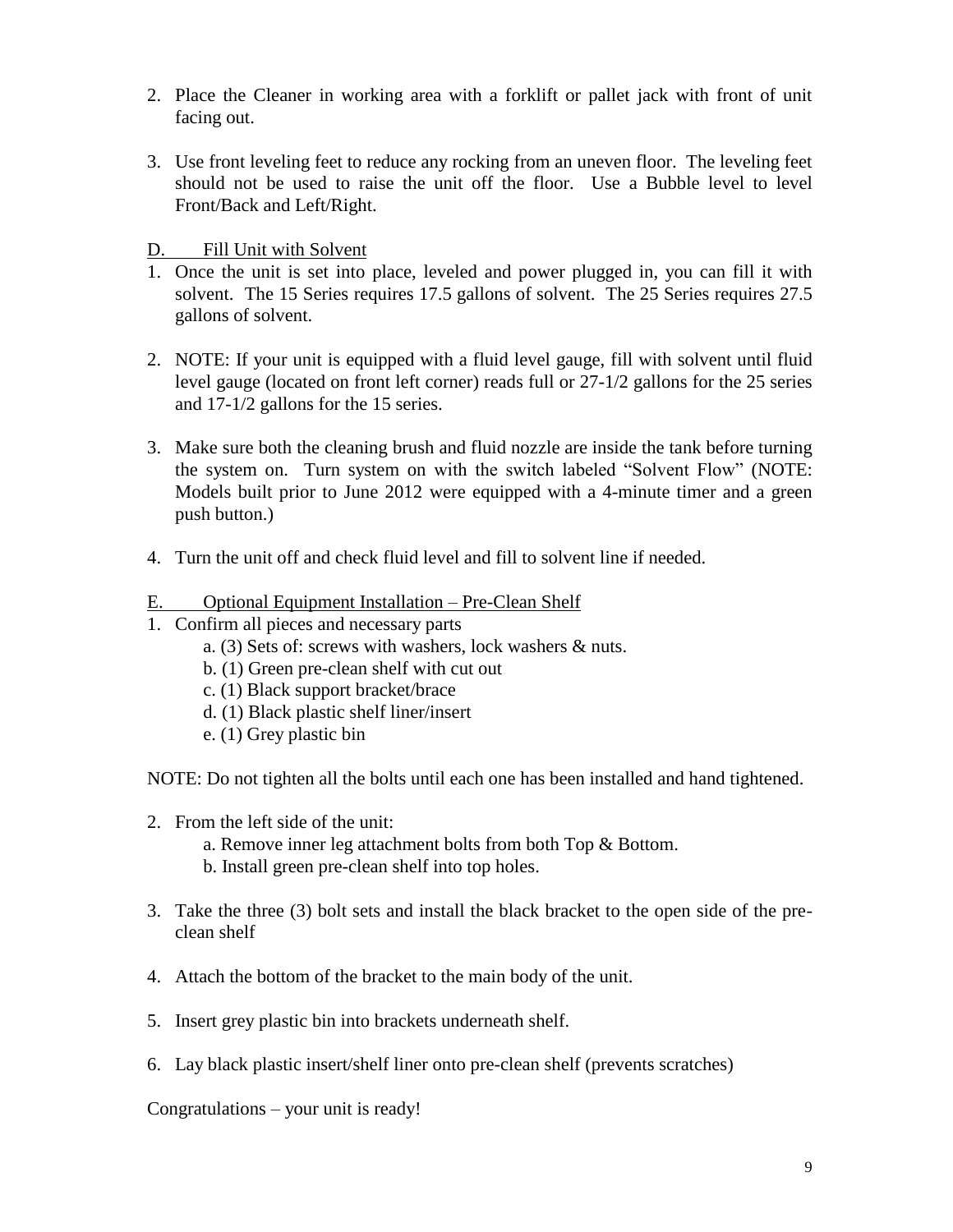#### <span id="page-9-0"></span>**VI. PARTS DESCRIPTION & OPERATION**

#### <span id="page-9-1"></span>A. Solvent Flow Switch

To start the solvent flow from the brush and wand nozzle, simply turn the switch to "ON". To stop the flow of the solvent, turn the switch to "OFF" position.

#### <span id="page-9-2"></span>B. Timer (PCS/WCS models only)

PCS/WCS-15/25 models are equipped with a 4-minute timer and a green push button. The green push button turns the system on for a 4-minute cycle. When the cycle is over the system will shut off automatically. If continued operation is needed, simply depress the green "ON" button again.

#### <span id="page-9-3"></span>C. Light Switch

(Standard on PCS/WCS; Optional on RPW/RWC models). The light switch on the control panel operates the overhead 150-watt halogen light. The light does not automatically switch off, so the operator must manually turn the light off.

#### <span id="page-9-4"></span>D. Cleaning Brush

This ergonomically designed Parts Cleaning brush self-cleans during use.

#### <span id="page-9-5"></span>E. Optional Add-on Features

The Cleaner can be customized with additional features to make your shop's parts and/or weapons cleaning even more efficient. The following describes the operation of these options; however, not all units are equipped with the same option packages.

#### <span id="page-9-6"></span>1) Second High Capacity Filtration System

Add additional filtration system (filter and filter canister) to further extend solvent life. If purchased with the product, it will already be installed. To change filters, please refer to page 13, section VII, subsection C in this operation manual

#### <span id="page-9-7"></span>2) Sump Pump

The on-board pump makes removing the sludge a breeze while minimizing service costs. The sump pump will be installed if it is purchased with your product. To operate the Sump Pump, refer to page 13, section VII, subsection A in this operation manual

#### <span id="page-9-8"></span>3) Fluid Level Gauge

Monitor solvent level with the sight glass. At a glance, the user knows when to "Add 5 gallons" of solvent or when the solvent is full. This fluid level gauge will be installed if purchased with your product. To operate, just visually check the fluid level when appropriate.

#### <span id="page-9-9"></span>4) Pre-Clean Shelf

The pre-clean shelf is a space for resting heavy parts and for cleaning parts prior to clean them with solvent. Simply set your part down in the area and wipe off extra grease and grime.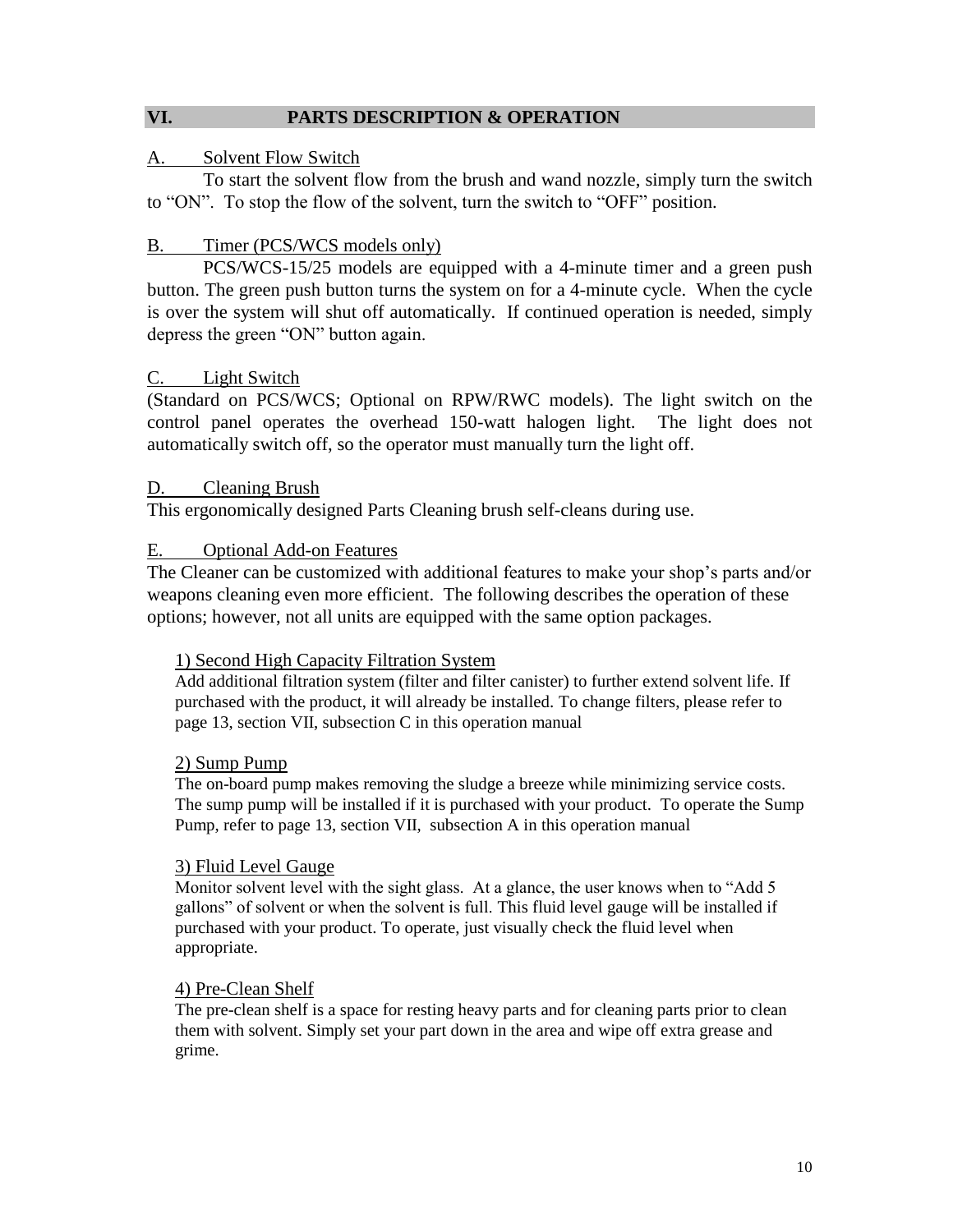### <span id="page-10-0"></span>5) Air Gun Tool with Air Pump

If the optional Air Gun Tool with Air Pump was purchased for your Cleaner, you will have an air nozzle/handle hanging on the inside of the Cleaner lid. The air flow is controlled by the Solvent Flow switch.

To activate the Air Gun Tool, first turn the Solvent Flow Switch to "ON", starting the compressor. Next, take hold of the Air Gun Tool, point it down and away from your body and depress the trigger on the handle to release the pressurized air.

#### <span id="page-10-1"></span>6) Regulated Shop Air Operated Air Gun Tool

If the optional regulated "Shop Air" model was purchased, hook up the Shop Air Hose to the air regulator located on the backside of the lower shelf. Manually adjust the amount of air needed by pulling up the knob on the regulator and turning it to the appropriate setting. When the proper amount of air is achieved, push knob down to lock your setting. With this set-up, air will always be available at the nozzle.

#### <span id="page-10-2"></span>7) Agitation Tank/Pump Assembly

The PCS/RPW-25 and PCS/RPW-15 can be equipped with an optional stainless steel soak tank ("Soak Tank") and a UL-approved submersible agitation pump. The "ON/OFF" switch for the Soak Tank is located on the left side of the lid. The switch may be located on the right side of RPW models not equipped with an optional halogen light.

Prior to turning the agitation on:

- 1) Place the stainless steel tank along the left hand side wall of the working surface,
- 2) Turn on the Solvent Flow Switch. As the solvent begins to flow, use the cleaning brush and/or nozzle to fill the stainless steel soak tank until it covers the pump.
- 3) Once the soak tank is full you can turn on the pump. The agitation pump will stay on until it is manually turned off.

#### <span id="page-10-3"></span>F. Fluid Nozzle – shutoff

(PCS/RPW parts cleaning models only) The fluid nozzle flow can be adjusted or turned off by turning the yellow valve handle at the nozzle's base.

#### <span id="page-10-4"></span>G. Filter Differential Pressure Gauge

(Standard on PCS/WCS; Optional on RPW/RWC models). The PCS/WCS models use a pressure gauge to indicate when the filters need replacing. This is an optional feature in the RPW/RWC models. Replace filters when the gauge reads 40 PSI. Operating system beyond 40 PSI will not damage the unit; however, the quality of the solvent will degrade beyond 40 PSI.

#### <span id="page-10-5"></span>H. Fusible Link

The OSHA Regulated Fusible Link that holds the lid open will release the lid if the ambient temperature reaches  $165^{\circ}$  F. Never bend the Fusible Link, as this will weaken it.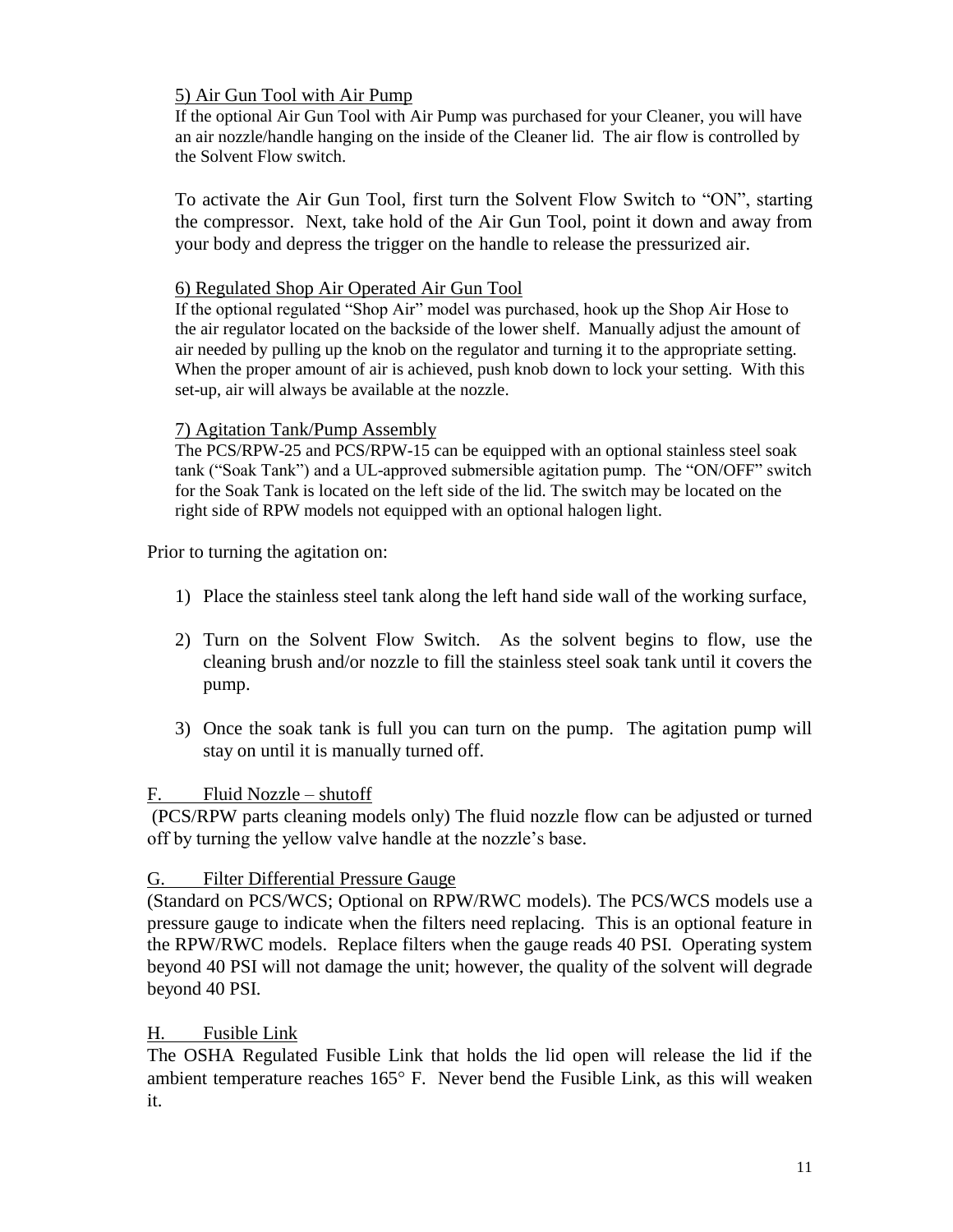**WARNING! Do not coat or paint fusible link as this may prevent proper operation. Inspect fusible link annually and replace if corrosion and/or stress is evident.**

#### <span id="page-11-0"></span>I. Leveling Bolts

The front two legs contain bolts, which are used to minimize any rocking from uneven floors, and will aid in leveling the unit. **The unit must be level to work properly.**

## <span id="page-11-1"></span>**VII. CARE AND MAINTENANCE**

#### <span id="page-11-2"></span>A. Sump Maintenance

(Standard on PCS/WCS; Optional on RPW/RWC Models). Watch a video on how to pump out sludge at<http://www.clarustechnologies.com/whats-new/#howtovideo>

The PCS/WCS models are equipped with a sump pump to remove the accumulated sludge from the bottom of the tank. This is an optional feature in the RPW/RWC models. The pump interval depends on usage. For motor pools this interval is 3-6 months. For weapons cleaning this interval is 6 months to 1 year. See the document, Maintenance Procedures for PCS/WCS 15/25 Parts/Weapons Cleaning Stations available online at [www.clarustechnologies.com.](http://www.clarustechnologies.com/)

To dump the sump, first remove the hose on the front right side of the unit, remove the cap and put it either in a bucket or barrel and turn the hose end valve on. Second, open the yellow valve handle on the main shelf. Third, move the handle back and forth on the sump pump located on the shelf. Pump the sump out till the solvent changes color. This usually takes 2-5 gallons. Turn off hose end valve, yellow handle valve, replace cap and return it to its hangar. Dispose of waste properly.

## <span id="page-11-3"></span>B. Canister Lid O-Ring Maintenance

Every time the filters are changed, smear a small amount of petroleum jelly around the O-ring to keep it lubricated.

## **WARNING! ALWAYS WEAR GLOVES AND EYE PROTECTION WHEN HANDLING SOLVENT OR FILTERS.**

**WARNING! When changing filters, make sure to have something underneath the used filter as you move it, such as a bucket or oilsorb, to capture any incidental drips.**

## <span id="page-11-4"></span>C. Changing Filters.

Watch a how-to video on changing filters online at [www.clarustechnologies.com/whats](http://www.clarustechnologies.com/whats-new/#howtovideo)[new/#howtovideo](http://www.clarustechnologies.com/whats-new/#howtovideo)

The Cleaner comes equipped with one or two 5" X 18" filter canisters. Inside these canisters are 4.5" X 17" filter cartridges. These filters need to be changed when indicated by the filter status lights (older models) or by a 40 PSI reading on the pressure gauge mounted on the filter canisters (standard feature for PCS/WCS models; Optional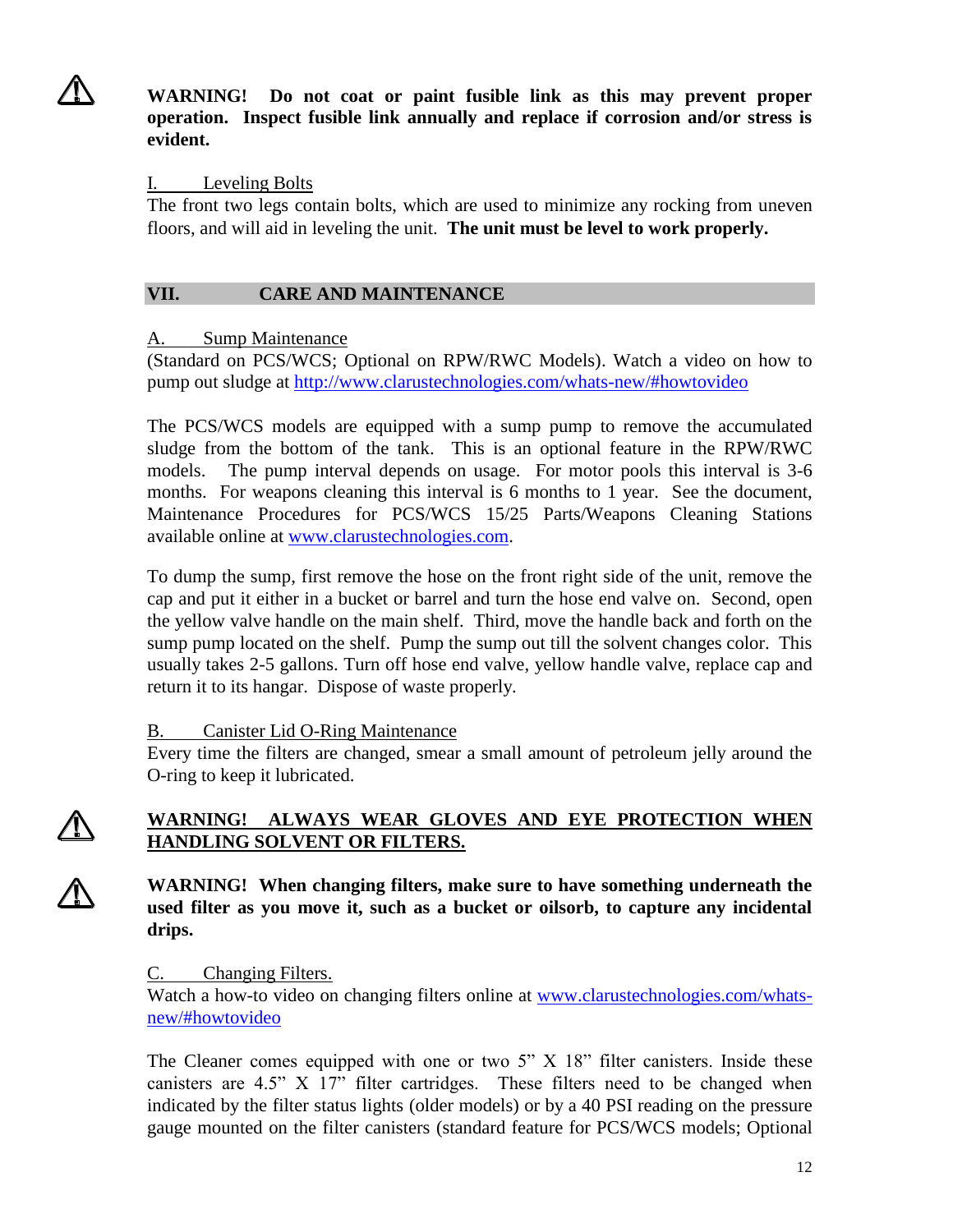for RPW/RWC models). If your unit has neither feature, the recommended change interval for motor pools is 3-6 months. For weapons cleaning the filter change interval is 6 months to 1 year. If the Cleaner receives heavy usage, the change interval may need to be adjusted accordingly as the quality of the solvent will be degraded.

When the gauge or lights indicate a filter change or the recommended time interval has been reached, follow these steps to change the filters:

- 1. Turn all power to the system off.
- 2. Unplug the unit from wall receptacle.
- 3. Remove any soak tanks or supplies located on the working surface.

4. To create access to the filter canister lids for the Cleaner, lift and remove filter access cover cutout located on left side of work surface. (Older models require a filter wrench to twist the filter canister lid). Screw off filter canister lid.

- 4. With the lid off, carefully pull the used filter out of the canister. Rest the used filter on the working tray to allow it to fully drain.
- 5. Place a new (Clarus PN# WP680SR) filter in the canister.
- 6. Inspect the lid O-ring for wear, replace if needed. Apply a generous amount of petroleum jelly or grease to the lid O-ring.
- 7. Replace lid, screwing the lid on hand tight, then one more quarter turn. Do not over tighten.
- 8. If lid wrench was used, return it to its proper location. Replace the filter access cover cutouts.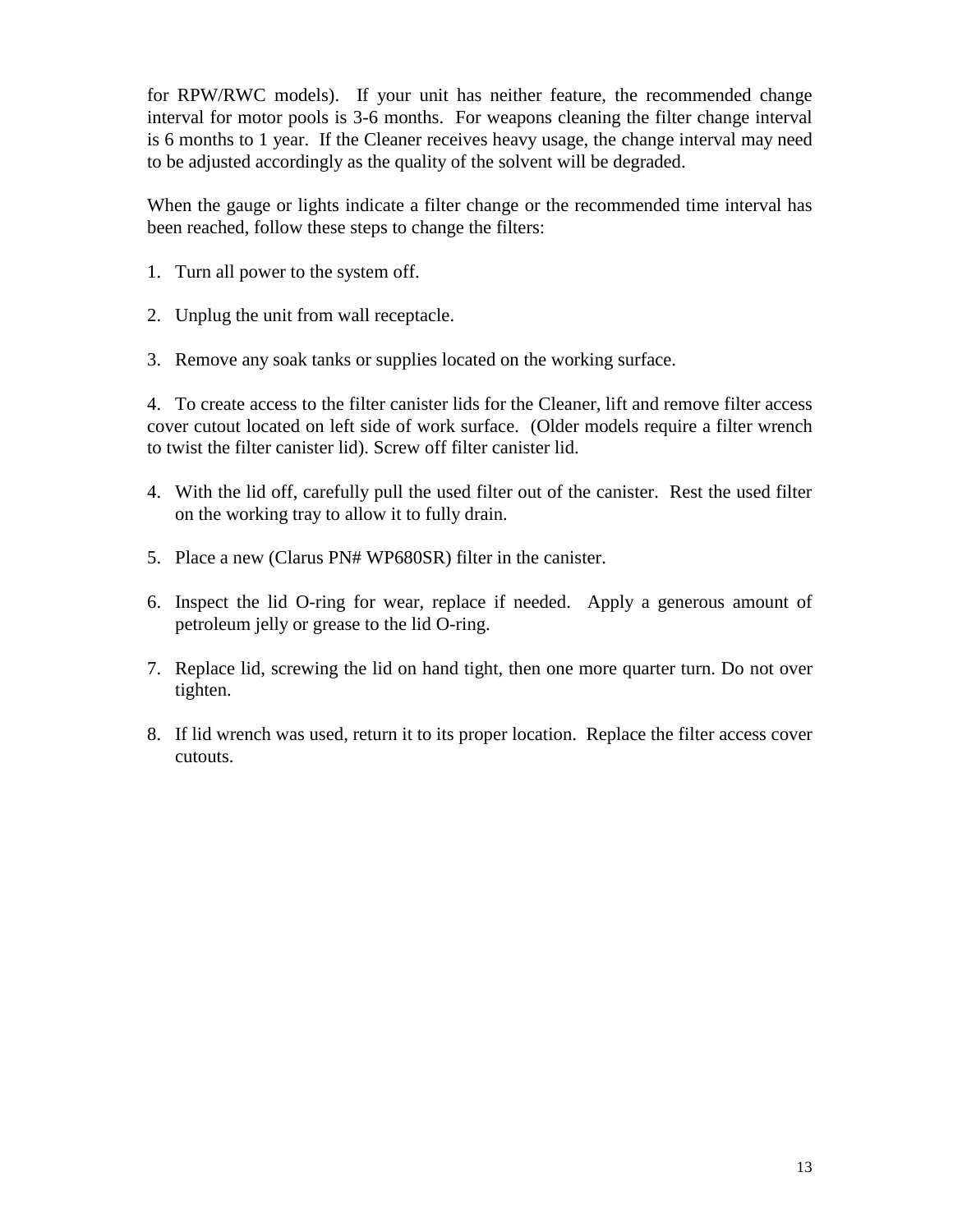### <span id="page-13-0"></span>**VIII. DISPOSAL OF WASTE OIL AND BY-PRODUCTS**

#### <span id="page-13-1"></span>A. Solvent and Sludge.

Through normal operation, the Cleaner sump assembly will collect small quantities of waste solvent and sludge. These small quantities of solvent and sludge should be stored in waste tank/drums and must be disposed of properly.

The disposal of waste solvent and water can most easily be done by contacting a waste oil hauling company in your area or the environmental specialist at your place of operation.

It is the responsibility of Cleaner owner to contact all local, county, state provincial and federal agencies to inquire about guidelines for proper disposal of solvent and sludge and other fluids generated through the use of these Cleaners. Obtain these guidelines in writing and keep them in your files. It is critical to follow these guidelines and stay tuned to any changes in the laws that might affect your practices.

Disposal of all waste solvent and sludge must be tracked and documentation of proper disposal kept on file.

## <span id="page-13-2"></span>B. Filter Disposal.

As the filters of the Cleaner plug over time, they will need to be changed out and disposed of properly.

The owner of the Cleaner is responsible for contacting all local, county, state, provincial and federal agencies regarding handling and disposal of used filters and oilsorbs. Obtain these rules in writing and keep them on hand for reference.

To document compliance, owners must follow these guidelines and track all disposal times and charges with receipts.



## <span id="page-13-3"></span>**IX. TROUBLE-SHOOTING**

## **WARNING! Make sure all switches are in the "Off" position and the Cleaner is unplugged before performing the troubleshooting steps. Once the trouble shooting steps are complete, plug-in Cleaner to the wall outlet and then turn applicable switch(es) "On" .**

## <span id="page-13-4"></span>A. Light doesn't work

- 1. Check power cord, is it plugged into electrical box plug labeled "Light"?
- 2. Replace light bulb, 150-watt halogen.
- 3. Confirm Cleaner is plugged into wall outlet.

## <span id="page-13-5"></span>B. Fusible Link doesn't line-up with tab on lid

- 1. Adjust bolt on fusible link.
- 2. Switch fusible link to other side of mount on light bar.
- 3. Loosen and realign light/lid bar assembly and retighten in correct position.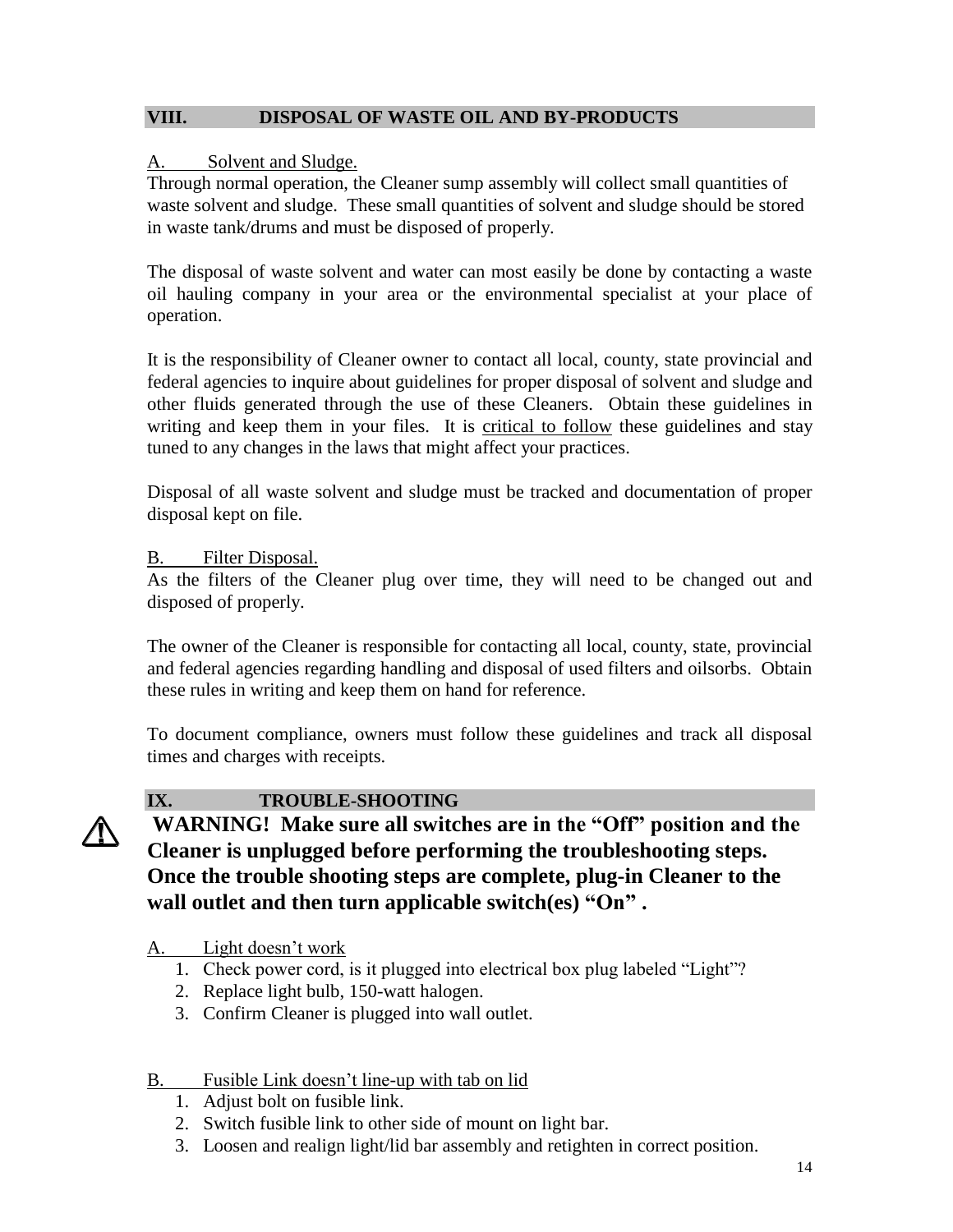- 4. Never bend Fusible Link, this will weaken it!
- <span id="page-14-0"></span>C. Air Gun has low pressure or doesn't work
	- 1. Check air source.
	- 2. Check adjustment of regulator.
	- 3. Check air hose for kinks or damage.
	- 4. Confirm air pump is plugged into the electrical box.
- <span id="page-14-1"></span>D. Soak Tank Pump doesn't work
	- 1. Check for defective power cord; plug in pump with extension cord.
	- 2. Inspect pump base screen and impeller for damage or obstruction.
- <span id="page-14-2"></span>E. Wand/Brush leaking or drips
	- 1. Tighten fittings.
	- 2. Remove fittings and remove Teflon tape, then re-tape and re-assemble.
	- 3. Tighten hose clamps.
	- 4. Check for damage and wear, replace as necessary.
- <span id="page-14-3"></span>F. Canister Lids difficult to remove and install
	- 1. Lubricate lid o-ring and threads with petroleum jelly (Note: always apply petroleum jelly to o-ring with every filter change). Do not overtighten lids.
- <span id="page-14-4"></span>G. Sight Glass dirty or clogged
	- 1. Blow clean with air gun or fluid nozzle (opening is inside tank just above pan opposite sight glass).
	- 2. Replace with new clear hose.
- <span id="page-14-5"></span>H. Main Pump not running
	- 1. Check power cord, is it plugged in to electric box on lower shelf?
	- 2. Plug pump into extension cord to verify power.
- <span id="page-14-6"></span>I. Pump running but not pumping fluid
	- 1. Remove fluid from tank, remove intake and discharge hose from pump. Use compressed air to clear hoses.
	- 2. Remove front cap on pump and check for debris or wear. Replace if necessary.
- <span id="page-14-7"></span>J. Main Pump leaking
	- 1. Inspect for damage.
	- 2. Remove front head assembly and inspect for proper assembly, blow clean with air gun and reassemble.
- <span id="page-14-8"></span>K. Sludge Pump leaking
	- 1. Inspect for cracks, damage or wear.
	- 2. Replace pump if needed.
- <span id="page-14-9"></span>L. Plumbing leaking
	- 1. Tighten hose clamps.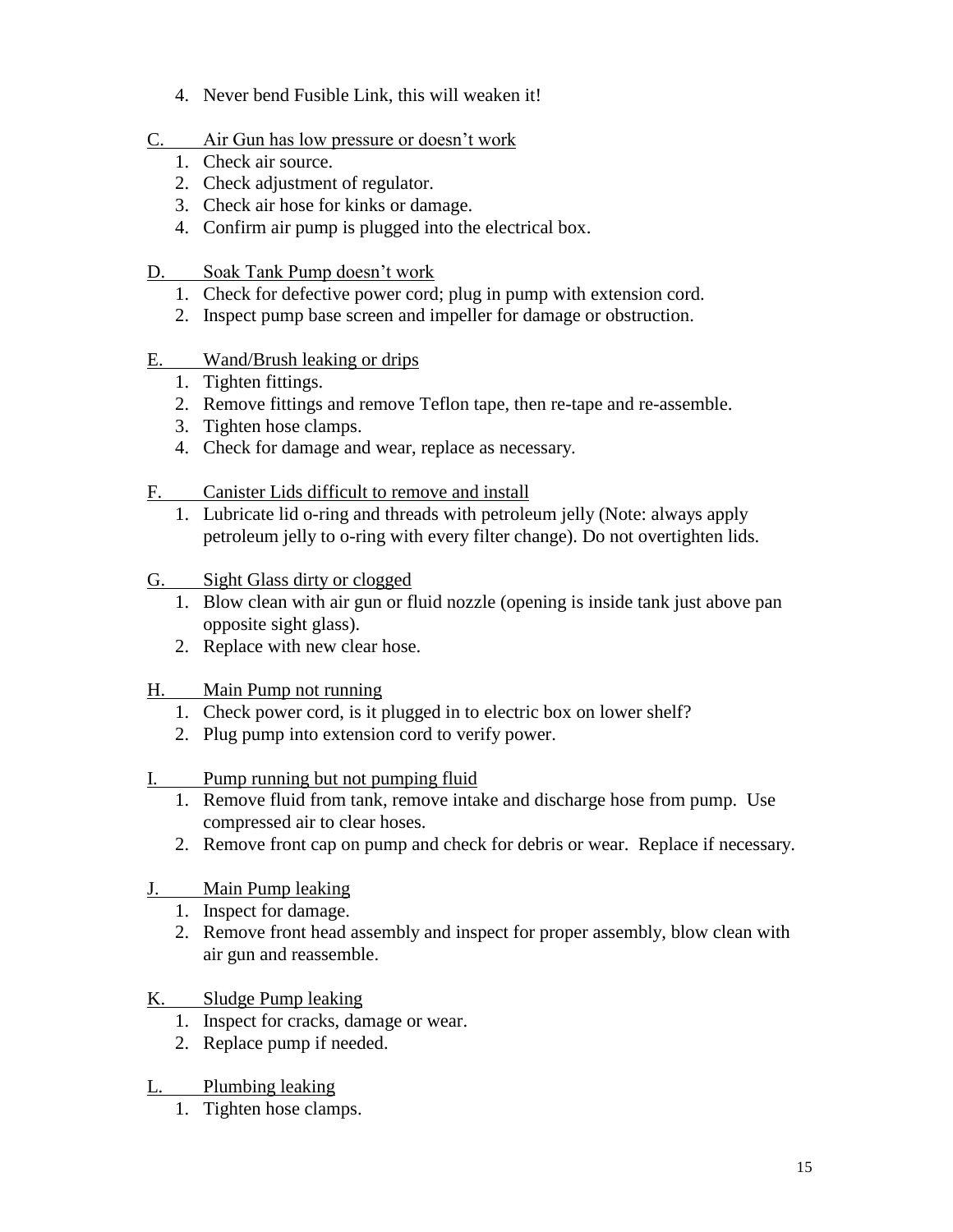- 2. Check all hose connections and hoses for wear or damage and replace if necessary.
- 3. Remove plumbing fitting and re-tape with Teflon tape. Re-install and tighten.
- <span id="page-15-0"></span>M. No Power Main Pump, Light, Soak Tank Pump do not work
	- 1. Confirm power to wall outlet.
	- 2. Check fuse (10Amp) in electrical box.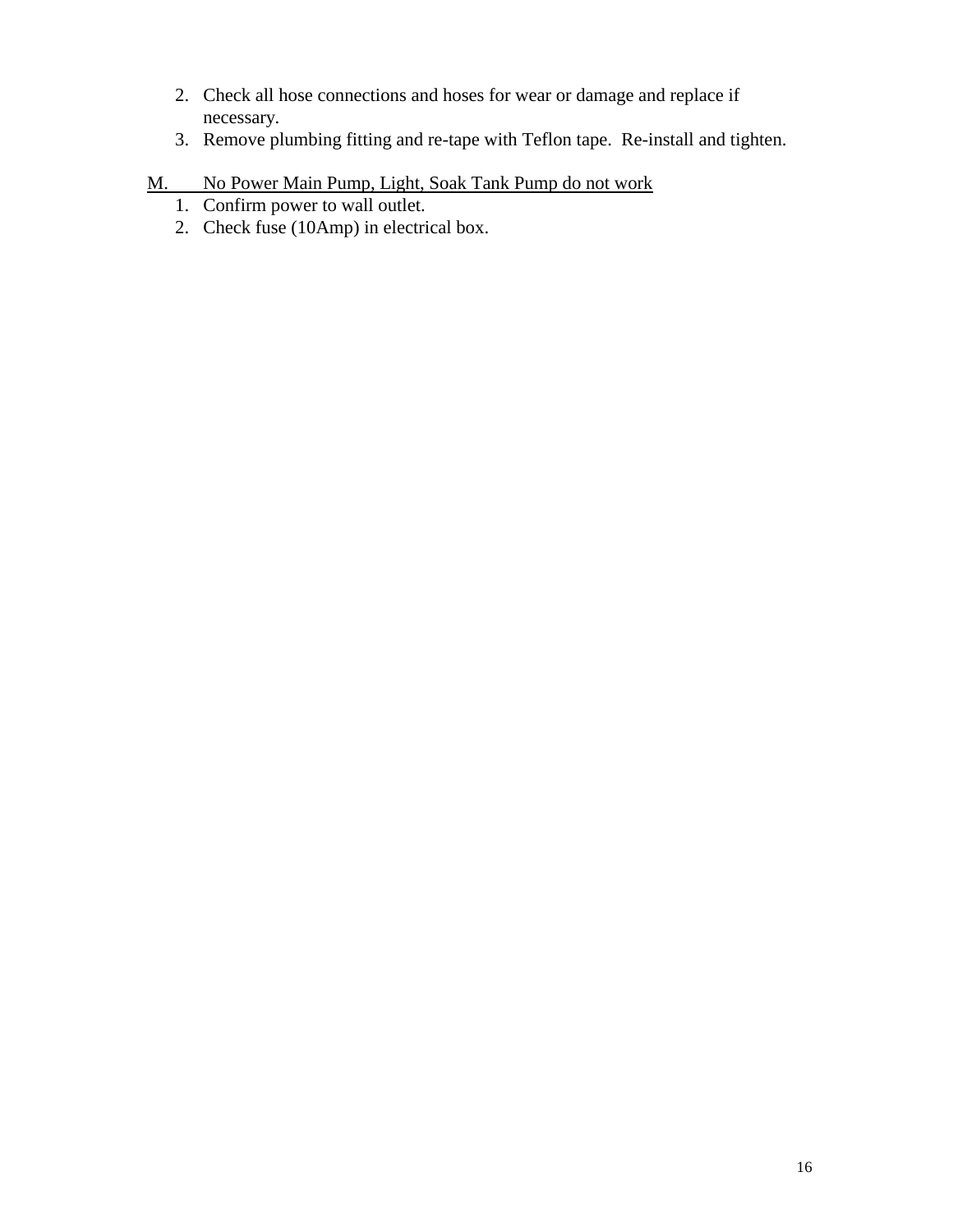## <span id="page-16-0"></span>**X. SOLVENT, FILTERS AND REPLACEMENT PARTS**

| PN                           | Item                                              | <b>Item Description</b>                                                                                 |  |  |  |  |
|------------------------------|---------------------------------------------------|---------------------------------------------------------------------------------------------------------|--|--|--|--|
| <b>FILTERS</b>               |                                                   |                                                                                                         |  |  |  |  |
|                              | WP-680SR-01 Solvent Filter (each)                 | A single filter element for the parts and weapons series. Also fits<br>the Oil-CAT and Titan.           |  |  |  |  |
| <b>WP-680SR</b>              | Solvent/Oil Filter Element (4/case)               | Case of filter elements for the parts and weapons series. Also fits<br>the Oil-CAT and Titan.           |  |  |  |  |
| <b>PUMPS</b>                 |                                                   |                                                                                                         |  |  |  |  |
| PCS-0022-14                  | Guzzler Duckbill Valve (2/pack)                   |                                                                                                         |  |  |  |  |
| PCS-0022-01                  | Guzzler Inlet Flange                              |                                                                                                         |  |  |  |  |
| PCS-0022-03                  | Guzzler Outlet Flange, tapped 1-1/4"              |                                                                                                         |  |  |  |  |
| PCS-0022-02                  | Guzzler Outlet Flange, threaded 1-1/2"            |                                                                                                         |  |  |  |  |
| PCS-0022                     | Guzzler/Sump Pump                                 |                                                                                                         |  |  |  |  |
| <b>CLA-13 (PCS-</b><br>0004) | Main Solvent/Oil Pump                             | Main diaphragm pump for parts cleaning series, Oil-CAT and<br><b>Titan series</b>                       |  |  |  |  |
| PCS-0045M                    | Main solvent/oil pump motor                       | Motor for the solvent/oil pump.                                                                         |  |  |  |  |
| PCS-0045L                    | Main Solvent/Oil Pump Rebuild Kit (lower housing) | To rebuild the lower housing of the main pump.                                                          |  |  |  |  |
| PCS-0045V                    | Main Solvent/Oil Pump Rebuild Kit (VHA)           | Head kit for main solvent/oil pump                                                                      |  |  |  |  |
|                              | REPLACEMENT PARTS                                 |                                                                                                         |  |  |  |  |
| 109449                       | 6 FJX X 6 hose barb                               | 3/8 FJX X 3/8 hose barb                                                                                 |  |  |  |  |
| 109863                       | 6 FJX X 8 hose barb                               | 3/8" female JIC swivel X 1/2" hose barb                                                                 |  |  |  |  |
| PCS-0058                     | Air gun hose                                      | Air gun hose only, to connect with existing air gun and regulator.                                      |  |  |  |  |
| PCS-0057                     | Air Gun replacement                               | Air gun only to connect to existing air hose.                                                           |  |  |  |  |
| PCS-0053                     | Banjo Valve                                       | Valve to close the Guzzler/Sump Pump system.                                                            |  |  |  |  |
| PCS-0025                     | Brush Hose (yellow) 4'                            | Solvent brush hose, 4 feet.                                                                             |  |  |  |  |
| 113043                       | Camlock Cap, 1"                                   | Cap for waste hose camlock, 1"                                                                          |  |  |  |  |
| PCS-0017                     | Clamp, Solvent Brush                              | Small clamp for solvent brush hose                                                                      |  |  |  |  |
| PCS-0050                     | Completed Electrical Control Box Assembly         | Includes the control box with switches for the solvent flow and<br>light electrical box.                |  |  |  |  |
| PCS-0029                     | Control Box for Soak Tank                         | Electrical box for soak tank or air gun options. Box only, no<br>components.                            |  |  |  |  |
| PCS-0015-36                  | Cord - 36" male                                   | Option power cord, 36"                                                                                  |  |  |  |  |
| PCS-0015-96                  | Cord, Power 96" male                              | Main power cord, 96"                                                                                    |  |  |  |  |
| 113190                       | Decal Set for PCS/WCS-15/25                       | The most current set of decals for the PCS, WCS. Specify machine<br>and tank size.                      |  |  |  |  |
| PCS-0019                     | Drain Screen                                      | Screen grease and sludge from the drain                                                                 |  |  |  |  |
| PCS-0039                     | <b>Electrical Control Box</b>                     | Electrical box with no components installed.                                                            |  |  |  |  |
| PCS-0038                     | Filter Access Hole Cover                          | The metal plate to cover the filter canister holes in the solvent<br>tray.                              |  |  |  |  |
| 107215                       | <b>Filter Housing</b>                             | The filter canister without the lid and no fittings. Filter not<br>included.                            |  |  |  |  |
| 107216                       | <b>Filter Housing Lid</b>                         | Filter housing lid only                                                                                 |  |  |  |  |
| PCS-0041                     | Filter Housing with Fittings                      | Filter canister housing and lid with fittings to connect to your<br>existing hose. Filter not included. |  |  |  |  |
| PCS-0044                     | Fluid Indicator (6" hose)                         | Replaces the fluid level indicator gauge                                                                |  |  |  |  |
| PCS-0016                     | <b>Fuse Holder</b>                                | Grey fuse holder inside electrical control box.                                                         |  |  |  |  |
| PCS-0026                     | Fuse, 10 amp                                      | <b>Electrical fuse</b>                                                                                  |  |  |  |  |
| PCS-0011                     | Fusible Link                                      | The small metal fusible link is attached to the light bar and holds<br>open the lid.                    |  |  |  |  |
| 109770                       | Gasket, Solvent Filter Housing Base               | Gasket underneath the filter canister housing base                                                      |  |  |  |  |
| PCS-0036                     | Grey Plastic Bin for Pre-Clean                    | Mounted grey bin underneath the pre-clean shelf                                                         |  |  |  |  |
| PCS-0064                     | Guzzler Hose barb                                 | Hose barb that connects the guzzler to the waste hose                                                   |  |  |  |  |
| PCS-0010                     | Hose Clamp Large                                  | Clamps the waste hose onto the guzzler hose barb                                                        |  |  |  |  |